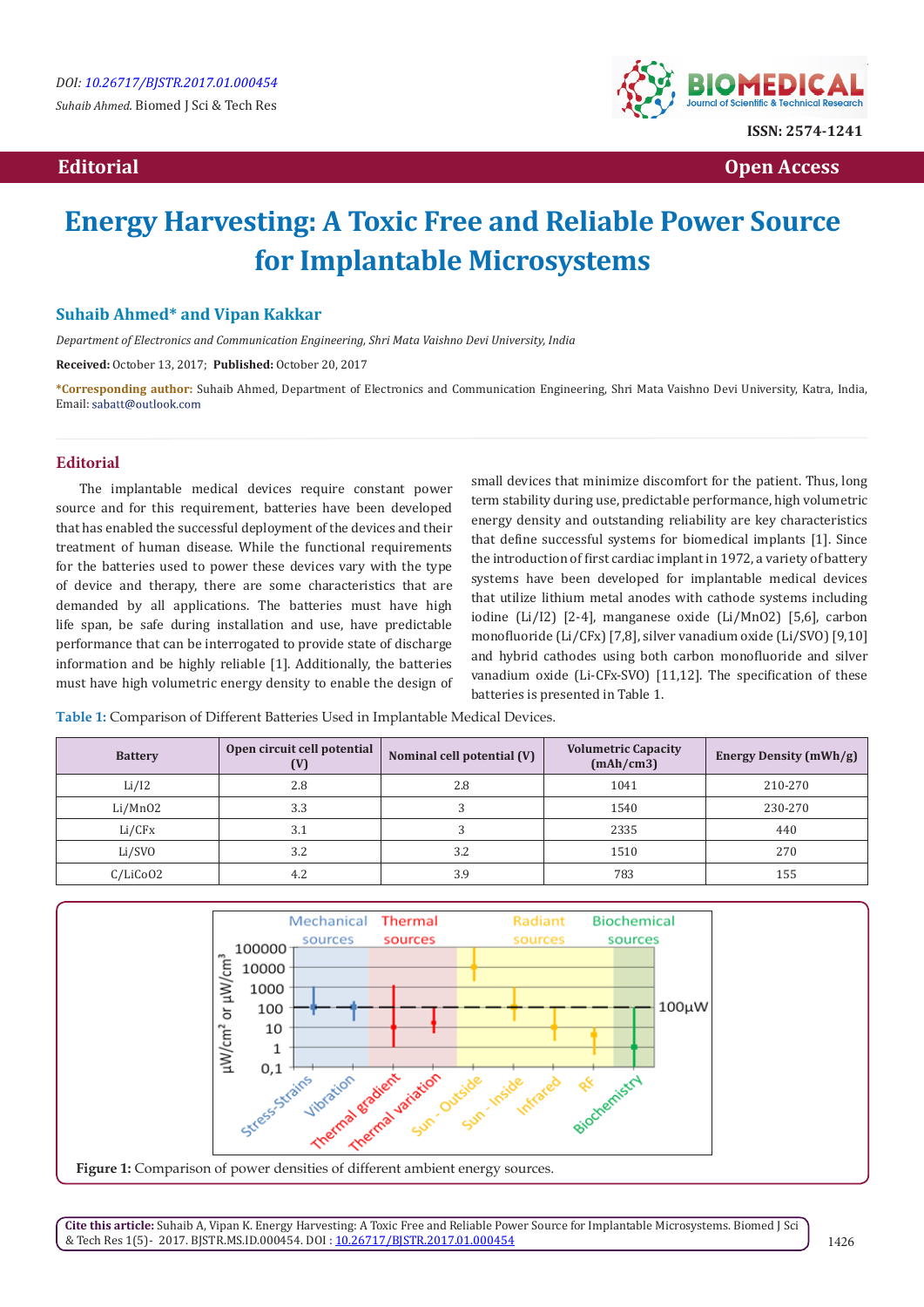This range of batteries provides the appropriate power levels as demanded by a specific medical device varying from microampere to ampere level currents. Successful development and implementation of these battery types has helped enable implanted biomedical devices and their treatment of human disease. Among these, Li/I2 has proved to be safer and more reliable than others for use in pacemakers and hence used widely in the last 4 decades [13]. However, these batteries suffer from limited life span and hence require replacement by surgery which is inconvenient to the patient. Hence an alternate energy source is required to continuously power these implants. One such approach which can address the abovementioned problem is Energy Harvesting [14,15]. It is the process of scavenging out energy from different sources in the ambient environment. Various harvesters are being proposed to harvest energy for implantable devices. Some of the recently reported harvesters can be studied in [15-21]. The form of energy used by the harvester to scavenge the power, defines the type of energy harvesting. There are four main ambient energy sources available viz., mechanical energy due to vibrations and deformations (electrostatic, piezoelectric and electromagnetic),

thermal energy (temperature variations and gradients), radiant energy (sun, IR, RF) and biochemical (bio-fuel cells). A comparison of the power densities of these different energy sources is presented in Figure 1 [15,22].

Although research is being carried out on designing different structures of energy harvesters to generate as much power as possible, there are still some aspects that need to be investigated before finally implanting the harvester inside the body. One such area is the stability of the harvester. For example in electret-based electrostatic harvesters, the electret stability degraded at high temperature and humidity and at higher surface potentials which can reduce the life-span of the harvester. Another aspect that has to be investigated is the toxicological effect of the harvester, if any. But given the trend of the energy harvested by different structures being proposed, the practical application of the harvesters in implantable microsystems as a reliable power source will certainly be a reality.

#### **References**

- 1. [Bock DC, AC Marschilok, KJ Takeuchi, ES Takeuchi \(2012\) Batteries used](https://inis.iaea.org/search/search.aspx?orig_q=RN:44092420)  [to power implantable biomedical devices. Electrochimica actas 84: 155-](https://inis.iaea.org/search/search.aspx?orig_q=RN:44092420) [164.](https://inis.iaea.org/search/search.aspx?orig_q=RN:44092420)
- 2. [Kim DH, N Lu, R Ma, YS Kim, RH Kim, et al. \(2011\) Epidermal electronics.](http://science.sciencemag.org/content/333/6044/838)  [science 333\(6044\): 838-843.](http://science.sciencemag.org/content/333/6044/838)
- 3. [Cao H, S Rao, SJ Tang, HF Tibbals, S Spechler, et al. \(2013\) Batteryless](http://www.giejournal.org/article/S0016-5107(12)02865-9/abstract)  [implantable dual-sensor capsule for esophageal reflux monitoring.](http://www.giejournal.org/article/S0016-5107(12)02865-9/abstract)  [Gastrointestinal endoscopy 77\(4\): 649-653.](http://www.giejournal.org/article/S0016-5107(12)02865-9/abstract)
- 4. [Holmes CF \(2001\) The role of lithium batteries in modern health care.](http://adsabs.harvard.edu/abs/2001JPS....97..739H)  [Journal of power sources 97: 739-741.](http://adsabs.harvard.edu/abs/2001JPS....97..739H)
- 5. [Cao H, F Yu, Y Zhao, N Scianmarello, J Lee, et al. \(2014\) Stretchable](https://www.ncbi.nlm.nih.gov/pubmed/24333932)  [electrochemical impedance sensors for intravascular detection of lipid](https://www.ncbi.nlm.nih.gov/pubmed/24333932)[rich lesions in New Zealand White rabbits. Biosensors and Bioelectronics](https://www.ncbi.nlm.nih.gov/pubmed/24333932)  [54: 610-616.](https://www.ncbi.nlm.nih.gov/pubmed/24333932)
- 6. [Cao H, AL Li, CM Nguyen, YB Peng, JC Chiao \(2012\) An integrated flexible](http://ieeexplore.ieee.org/document/6061912/) [implantable micro-probe for sensing neurotransmitters. IEEE Sensors](http://ieeexplore.ieee.org/document/6061912/) [Journal 12\(5\): 1618-1624.](http://ieeexplore.ieee.org/document/6061912/)
- 7. [Greatbatch W, C Holmes, E Takeuchi, S Ebel \(1996\) Lithium/carbon](https://www.ncbi.nlm.nih.gov/pubmed/8945052) [monofluoride \(LI/CFx\): a new pacemaker battery. Pacing and clinical](https://www.ncbi.nlm.nih.gov/pubmed/8945052) [electrophysiology 19\(11\): 1836-1840.](https://www.ncbi.nlm.nih.gov/pubmed/8945052)
- 8. [Davis S, ES Takeuchi, W Tiedemann, J Newman \(2008\) Simulation of](http://jes.ecsdl.org/content/155/1/A24.abstract) [Pulse Discharge of the Li–CF x System. Journal of The Electrochemical](http://jes.ecsdl.org/content/155/1/A24.abstract) [Society 155\(1\): 24-28.](http://jes.ecsdl.org/content/155/1/A24.abstract)
- 9. [Takeuchi ES, P Piliero \(1987\) Lithium/silver vanadium oxide batteries](http://adsabs.harvard.edu/abs/1987JPS....21..133T) [with various silver to vanadium ratios. Journal of power sources 21\(2\):](http://adsabs.harvard.edu/abs/1987JPS....21..133T) [133-141.](http://adsabs.harvard.edu/abs/1987JPS....21..133T)
- 10. [Crespi A, C Schmidt, J Norton, K Chen, P Skarstad \(2001\) Modeling](http://jes.ecsdl.org/content/148/1/A30.abstract) [and characterization of the resistance of lithium/SVO batteries for](http://jes.ecsdl.org/content/148/1/A30.abstract) [implantable cardioverter defibrillators. Journal of the Electrochemical](http://jes.ecsdl.org/content/148/1/A30.abstract) [Society 148\(1\): 30-37.](http://jes.ecsdl.org/content/148/1/A30.abstract)
- 11. Gomadam PM, DR Merritt, ER Scott, CL Schmidt, PM Skarstad, et al. (2007) Modeling Li∕ CF x-SVO Hybrid-Cathode Batteries. Journal of the Electrochemical Society 154(11): 1058-1064.
- 12. [Chen K, DR Merritt, WG Howard, CL Schmidt, PM Skarstad \(2006\) Hybrid](http://www.sciencedirect.com/science/article/pii/S037877530500861X) [cathode lithium batteries for implantable medical applications. Journal](http://www.sciencedirect.com/science/article/pii/S037877530500861X) [of power sources 162\(2\): 837-840.](http://www.sciencedirect.com/science/article/pii/S037877530500861X)
- 13. [Wei X, J Liu \(2008\) Power sources and electrical recharging strategies](https://link.springer.com/article/10.1007/s11708-008-0016-3) [for implantable medical devices. Frontiers of Energy and Power](https://link.springer.com/article/10.1007/s11708-008-0016-3) [Engineering in China 2\(1\): 1-13.](https://link.springer.com/article/10.1007/s11708-008-0016-3)
- 14. [Koul S, S Ahmed, V Kakkar \(2015\) A comparative analysis of different](http://ieeexplore.ieee.org/document/7148517/?reload=true) [vibration based energy harvesting techniques for implantables. in](http://ieeexplore.ieee.org/document/7148517/?reload=true) [Computing, Communication & Automation \(ICCCA\), International](http://ieeexplore.ieee.org/document/7148517/?reload=true) [Conference on. IEEE: 979-983.](http://ieeexplore.ieee.org/document/7148517/?reload=true)
- 15. [Ahmed S, V Kakkar \(2017\) An Electret-based Angular Electrostatic](http://ieeexplore.ieee.org/document/8010270/) [Energy Harvester for Battery-less Cardiac and Neural Implants. IEEE](http://ieeexplore.ieee.org/document/8010270/) [Access 5: 19631-1943.](http://ieeexplore.ieee.org/document/8010270/)
- 16. Kulah H, N Goksu, L Beker, (2017) Energy harvesting cochlear implant. Google Patents.
- 17. [Kerzenmacher S, J Ducrée, R Zengerle, F Von Stetten \(2008\) Energy](http://www.sciencedirect.com/science/article/pii/S0378775308005922) [harvesting by implantable abiotically catalyzed glucose fuel cells.](http://www.sciencedirect.com/science/article/pii/S0378775308005922) [Journal of Power Sources 182\(1\): 1-17.](http://www.sciencedirect.com/science/article/pii/S0378775308005922)
- 18. [Chen Z, MK Law, PI Mak, RP Martins \(2017\) A single-chip solar energy](http://ieeexplore.ieee.org/document/7527674/) [harvesting IC Using integrated photodiodes for biomedical implant](http://ieeexplore.ieee.org/document/7527674/) [applications. IEEE transactions on biomedical circuits and systems](http://ieeexplore.ieee.org/document/7527674/) [11\(1\): 44-53](http://ieeexplore.ieee.org/document/7527674/).
- 19. [Moon E, D Blaauw, JD Phillips \(2017\) Subcutaneous Photovoltaic Infrared](http://ieeexplore.ieee.org/document/7887739/) [Energy Harvesting for Bio-implantable Devices. IEEE Transactions on](http://ieeexplore.ieee.org/document/7887739/) [Electron Devices 64\(5\): 2432-2437.](http://ieeexplore.ieee.org/document/7887739/)
- 20. [Jay S, M Caballero, W Quinn, J Barrett, M Hill \(2016\) Characterization](http://iopscience.iop.org/article/10.1088/1742-6596/757/1/012038/meta) [of piezoelectric device for implanted pacemaker energy harvesting. in](http://iopscience.iop.org/article/10.1088/1742-6596/757/1/012038/meta) [Journal of Physics: Conference Series IOP Publishing 757\(1\)](http://iopscience.iop.org/article/10.1088/1742-6596/757/1/012038/meta)
- 21. [Katic J, S Rodriguez, A Rusu \(2017\) A High-Efficiency Energy Harvesting](http://ieeexplore.ieee.org/document/7940053/) [Interface for Implanted Biofuel Cell and Thermal Harvesters. IEEE](http://ieeexplore.ieee.org/document/7940053/) [Transactions on Power Electronics 99: 1.](http://ieeexplore.ieee.org/document/7940053/)
- 22. [Boisseau S, G Despesse, BA Seddik \(2012\) Electrostatic Conversion for](https://arxiv.org/ftp/arxiv/papers/1210/1210.5191.pdf) [Vibration Energy Harvesting, in Small-Scale Energy Harvesting. InTech:](https://arxiv.org/ftp/arxiv/papers/1210/1210.5191.pdf) [France 91-134.](https://arxiv.org/ftp/arxiv/papers/1210/1210.5191.pdf)